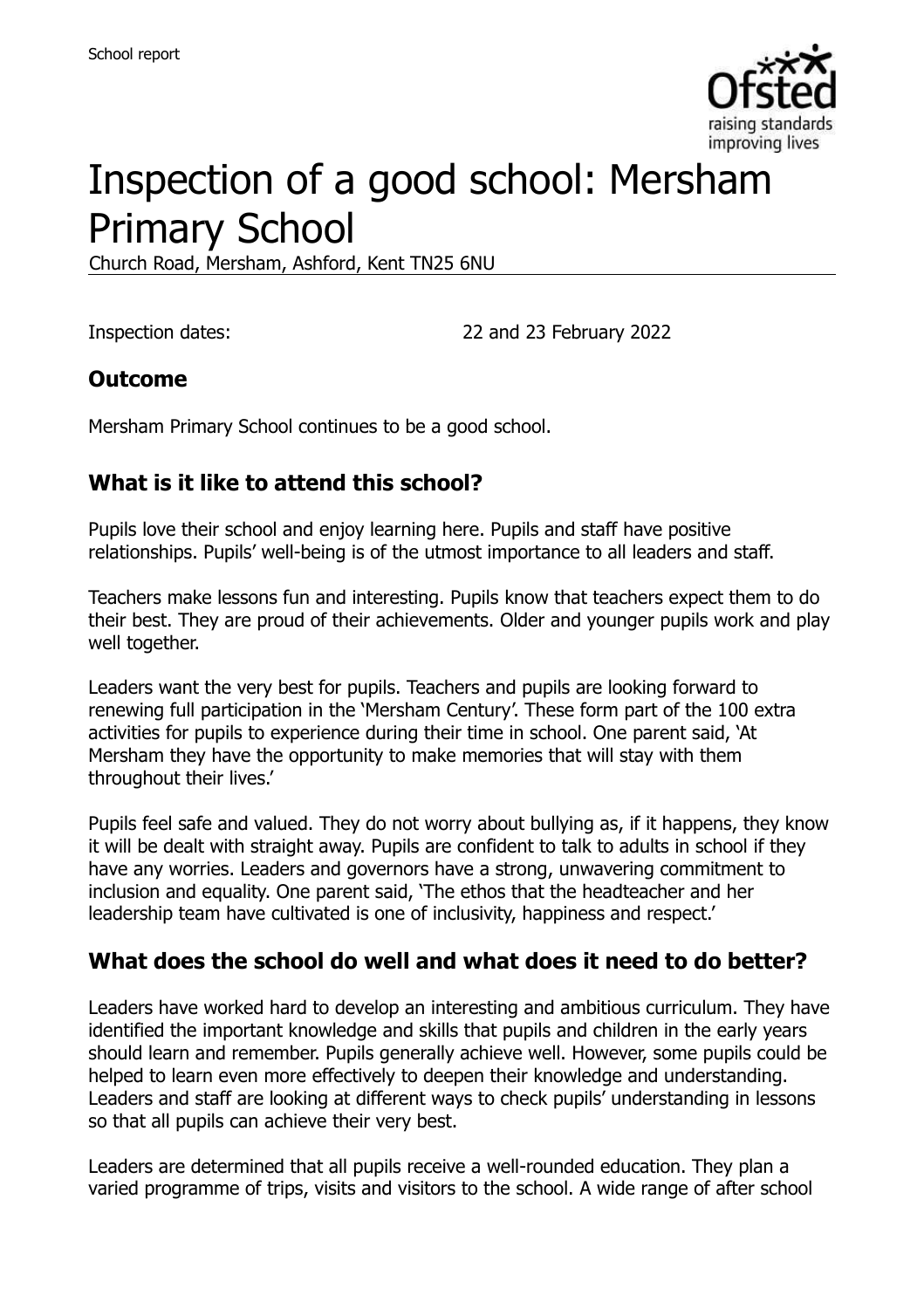

clubs has now resumed. The school's values and the well-considered personal, social, health and economic (PSHE) curriculum underpin all that the school does. There is a focus on building up pupils' independence and resilience after COVID-19. Children in Reception are keen to join in all the activities. They share and cooperate well and are kind to each other. Pupils' personal skills and attributes, as well as their academic achievements, prepare them well for their future learning.

Pupils with special educational needs and/or disabilities (SEND) are supported well. Leaders work with staff and families to identify the needs of pupils with SEND. Effective plans are formulated to make sure that these pupils learn the same curriculum as others and experience success. SEND provision and support are a strength of the school.

Teachers work well together as a strong, supportive team. Staff feel valued and know that their well-being is a high priority for the headteacher and governors. Staff are unanimous in their view that they are proud to work at the school and that it is well led and well managed.

Reading is at the heart of the curriculum. Phonics teaching is well organised and well structured. Children in Reception are taught phonics as soon as they join the school. Children are introduced to new sounds and learn how to blend sounds together to form words. They read books that match the sounds they are learning. Children enjoy listening to different stories staff read during the day. As they progress through school, pupils explore interesting texts, often linked to the topics they are studying. They develop a depth of learning and understanding. Pupils can name their favourite authors, use their knowledge to investigate non-fiction texts and discuss characters, plots and authors' techniques. They develop as confident, fluent readers.

The mathematics curriculum is carefully sequenced and is taught well. Children in Reception have lots of opportunities to explore and talk about numbers. They learn to use correct mathematical language, answer questions and explain their thinking. Pupils build on this as they move through the school. Teachers use questioning well and encourage pupils to remember and build on what they already know. Pupils understand that 'Maths is everywhere', as one pupil remarked, and they found it hard to think of a job that does not involve a knowledge of mathematics.

Staff have high expectations of pupils' behaviour. Pupils are friendly and polite. Pupils behave very well in lessons. They concentrate and show positive attitudes to learning. Pupils listen to their teachers and each other. They respect others' opinions even when they do not agree with them. Teachers manage the very few challenging, complex behaviour issues well. This ensures that the learning of others is not affected. Parents are supportive of the school and the leadership. One parent said, 'A place where my child can be both a unique individual and also part of a close-knit school community.'

# **Safeguarding**

The arrangements for safeguarding are effective.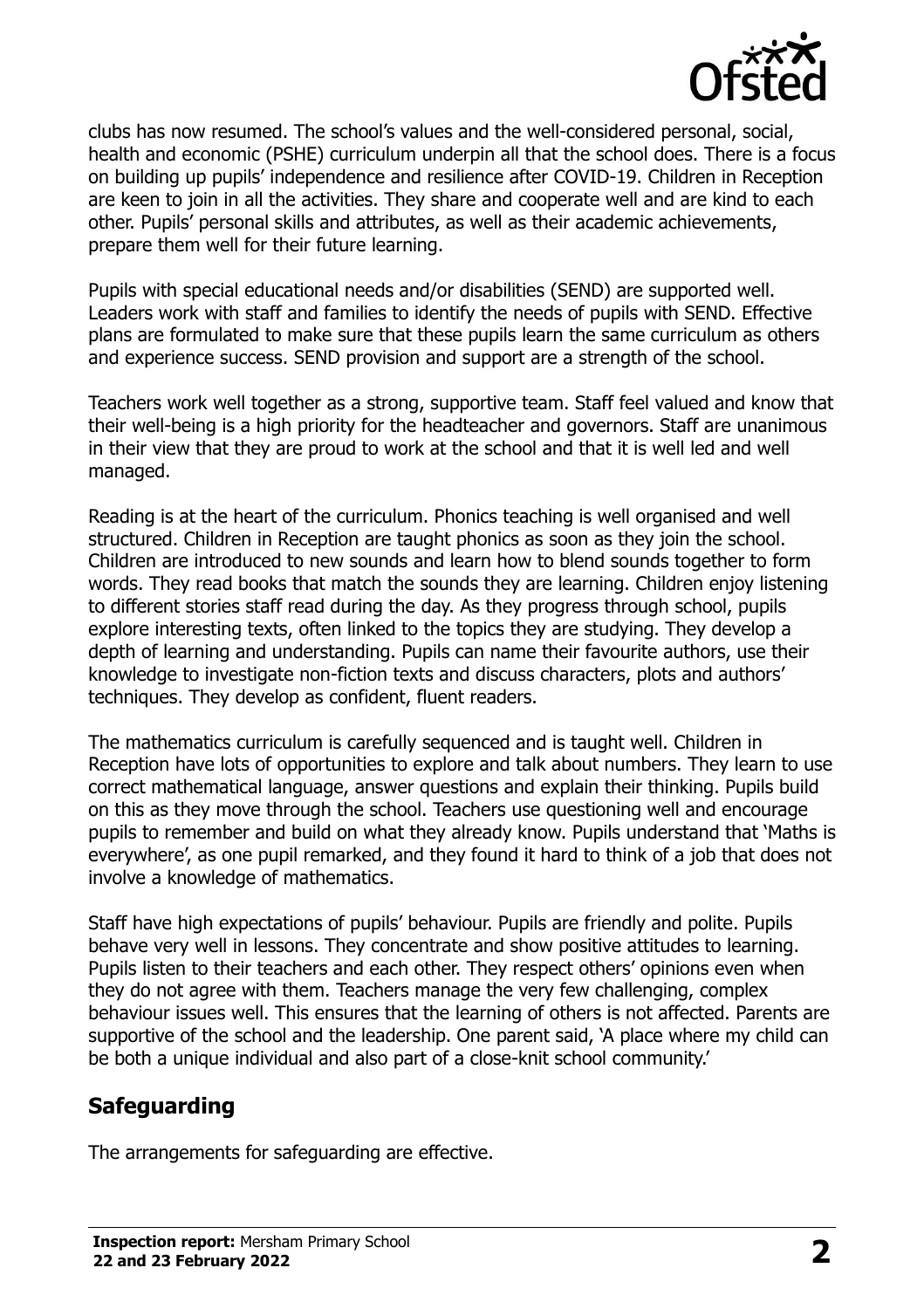

Leaders, staff and governors are all well trained in safeguarding matters. They understand their responsibilities fully. Staff know pupils very well and quickly identify any signs that a child may be at risk. Procedures for recording concerns are well established. Staff know what to do, and all necessary action is taken swiftly. Leaders make referrals to outside agencies when appropriate. They seek advice from specialist services where needed. All the required checks are completed to ensure the suitability of staff. Leaders and teachers make sure that pupils know how to keep themselves safe online and outside of school.

# **What does the school need to do to improve?**

# **(Information for the school and appropriate authority)**

■ There are inconsistencies in how effectively teachers assess and provide feedback in lessons. This means that while pupils generally achieve well, the depth of knowledge of some pupils is not always as well developed as it might be before they move on to new learning. This is particularly the case for those pupils who might need a little extra help to keep up with their learning. Leaders should ensure that the substantial training and development recently started builds on current expertise and skills in assessment so that all pupils consistently achieve as well as they can.

### **Background**

When we have judged a school to be good, we will then normally go into the school about once every four years to confirm that the school remains good. This is called a section 8 inspection of a good or outstanding school, because it is carried out under section 8 of the Education Act 2005. We do not give graded judgements on a section 8 inspection. However, if we find evidence that a school would now receive a higher or lower grade, then the next inspection will be a section 5 inspection. Usually this is within one to two years of the date of the section 8 inspection. If we have serious concerns about safeguarding, behaviour or the quality of education, we will deem the section 8 inspection as a section 5 inspection immediately.

This is the first section 8 inspection since we judged the school to be good in September 2016.

#### **How can I feed back my views?**

You can use [Ofsted Parent View](https://parentview.ofsted.gov.uk/) to give Ofsted your opinion on your child's school, or to find out what other parents and carers think. We use information from Ofsted Parent View when deciding which schools to inspect, when to inspect them and as part of their inspection.

The Department for Education has further quidance on how to complain about a school.

If you are the school and you are not happy with the inspection or the report, you can [complain to Ofsted.](https://www.gov.uk/complain-ofsted-report)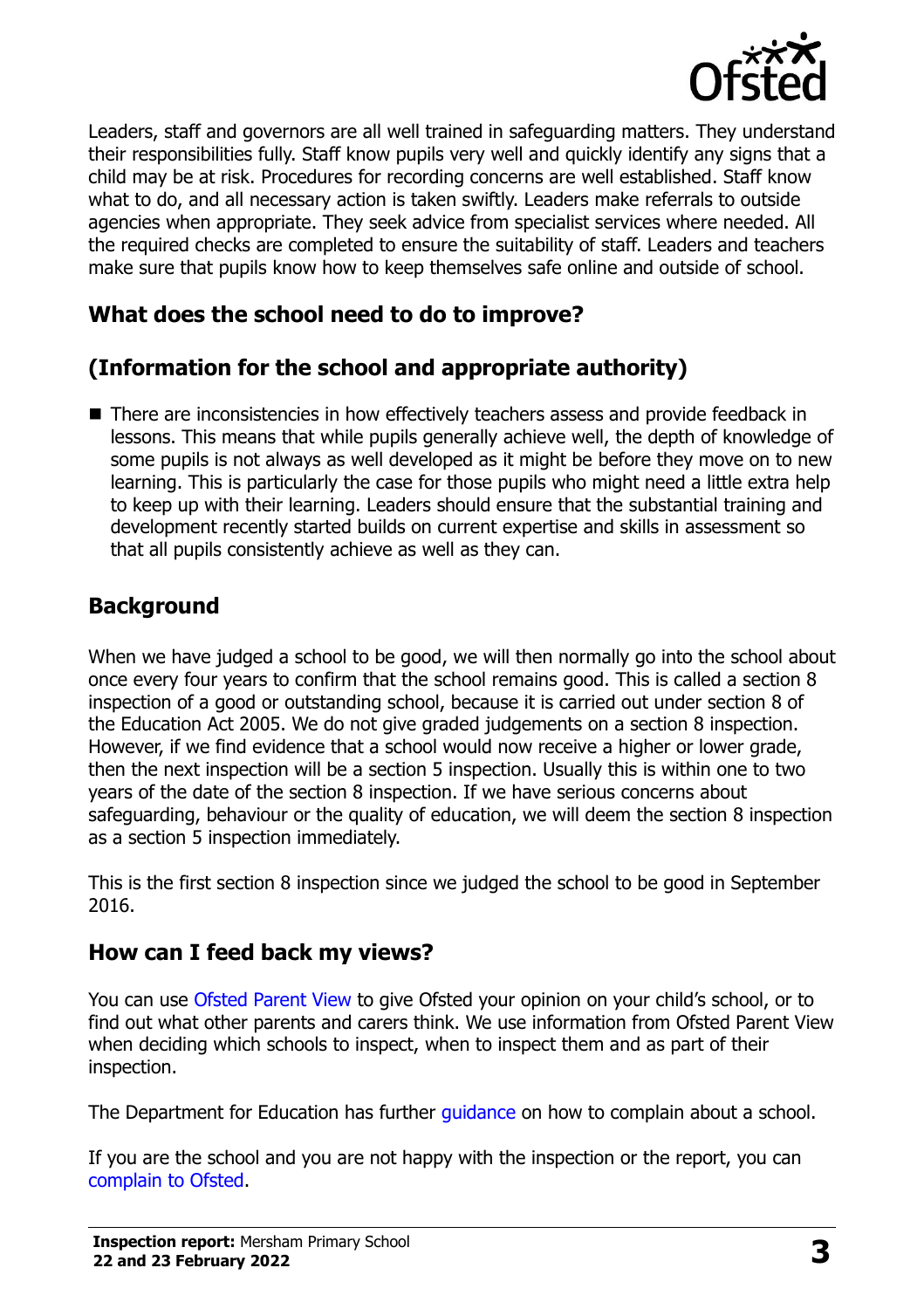

# **Further information**

You can search for [published performance information](http://www.compare-school-performance.service.gov.uk/) about the school.

In the report, '[disadvantaged pupils](http://www.gov.uk/guidance/pupil-premium-information-for-schools-and-alternative-provision-settings)' refers to those pupils who attract government pupil premium funding: pupils claiming free school meals at any point in the last six years and pupils in care or who left care through adoption or another formal route.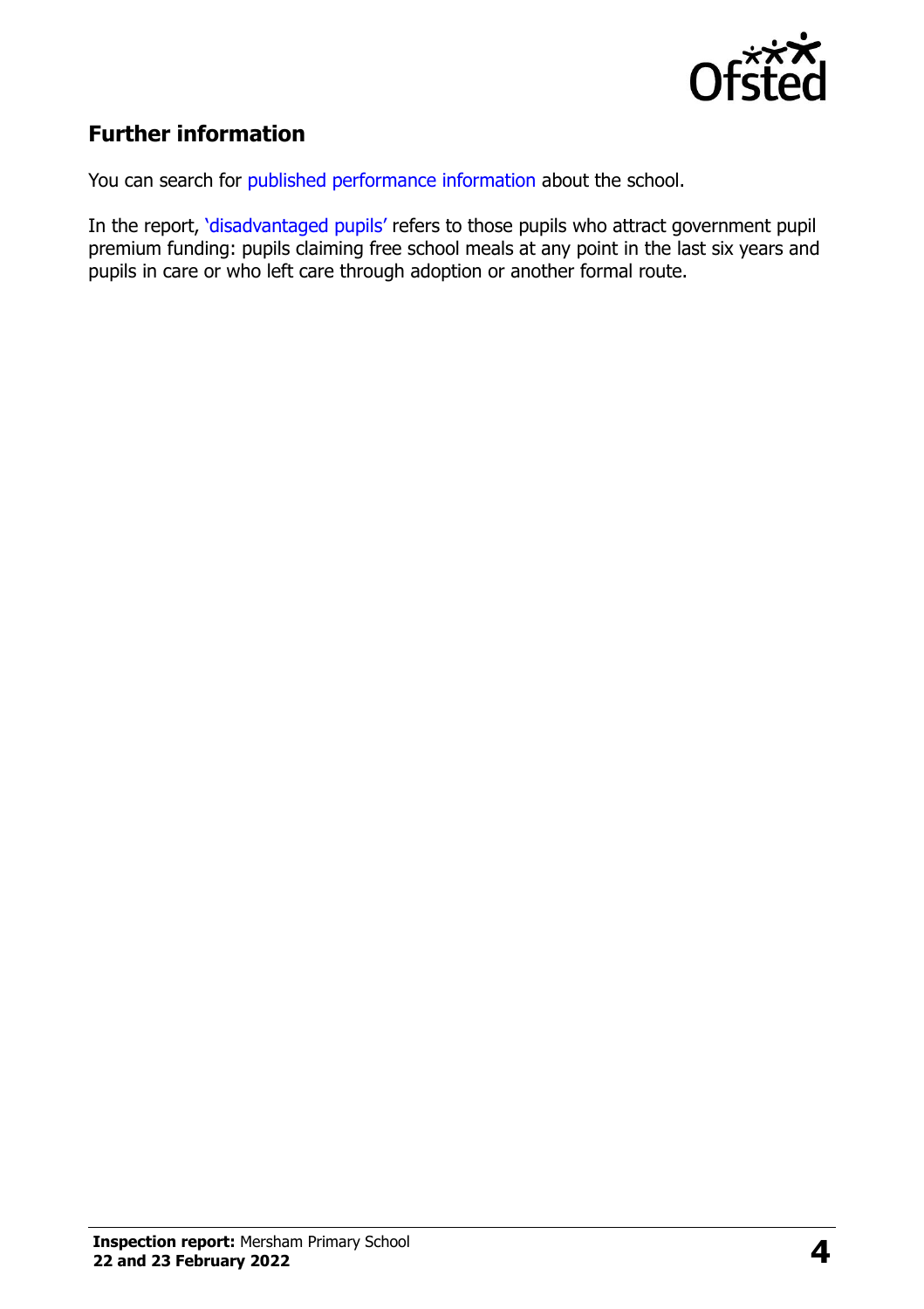

### **School details**

| Unique reference number             | 118377                                                               |
|-------------------------------------|----------------------------------------------------------------------|
| <b>Local authority</b>              | Kent                                                                 |
| <b>Inspection number</b>            | 10200089                                                             |
| <b>Type of school</b>               | Primary                                                              |
| <b>School category</b>              | Foundation                                                           |
| Age range of pupils                 | $4$ to $11$                                                          |
| <b>Gender of pupils</b>             | Mixed                                                                |
| Number of pupils on the school roll | 179                                                                  |
| <b>Appropriate authority</b>        | The governing body                                                   |
| <b>Chair of governing body</b>      | Lesley Caldwell                                                      |
| <b>Headteacher</b>                  | Cheryl Chalkley                                                      |
| Website                             | www.mersham.kent.sch.uk/                                             |
| Date of previous inspection         | 20 October 2020, under section 8 of the<br><b>Education Act 2005</b> |

# **Information about this school**

- The school is in a collaboration with nine other primary schools as part of the CARE Foundation Trust.
- The school does not currently use any alternative provision.

#### **Information about this inspection**

- This was the first routine inspection the school received since the COVID-19 pandemic began. The inspector discussed the impact of the pandemic with leaders and has taken that into account in their evaluation of the school.
- The inspector held meetings with the headteacher, the deputy headteacher, curriculum leaders, the special educational needs coordinator and governors. She also held a telephone conversation with the local authority school improvement adviser.
- The inspector carried out deep dives in these subjects: reading, mathematics and PSHE. For each deep dive, the inspector met with subject leaders, looked at curriculum plans, visited a sample of lessons, spoke to teachers, spoke to some pupils about their learning and looked at samples of pupils' work.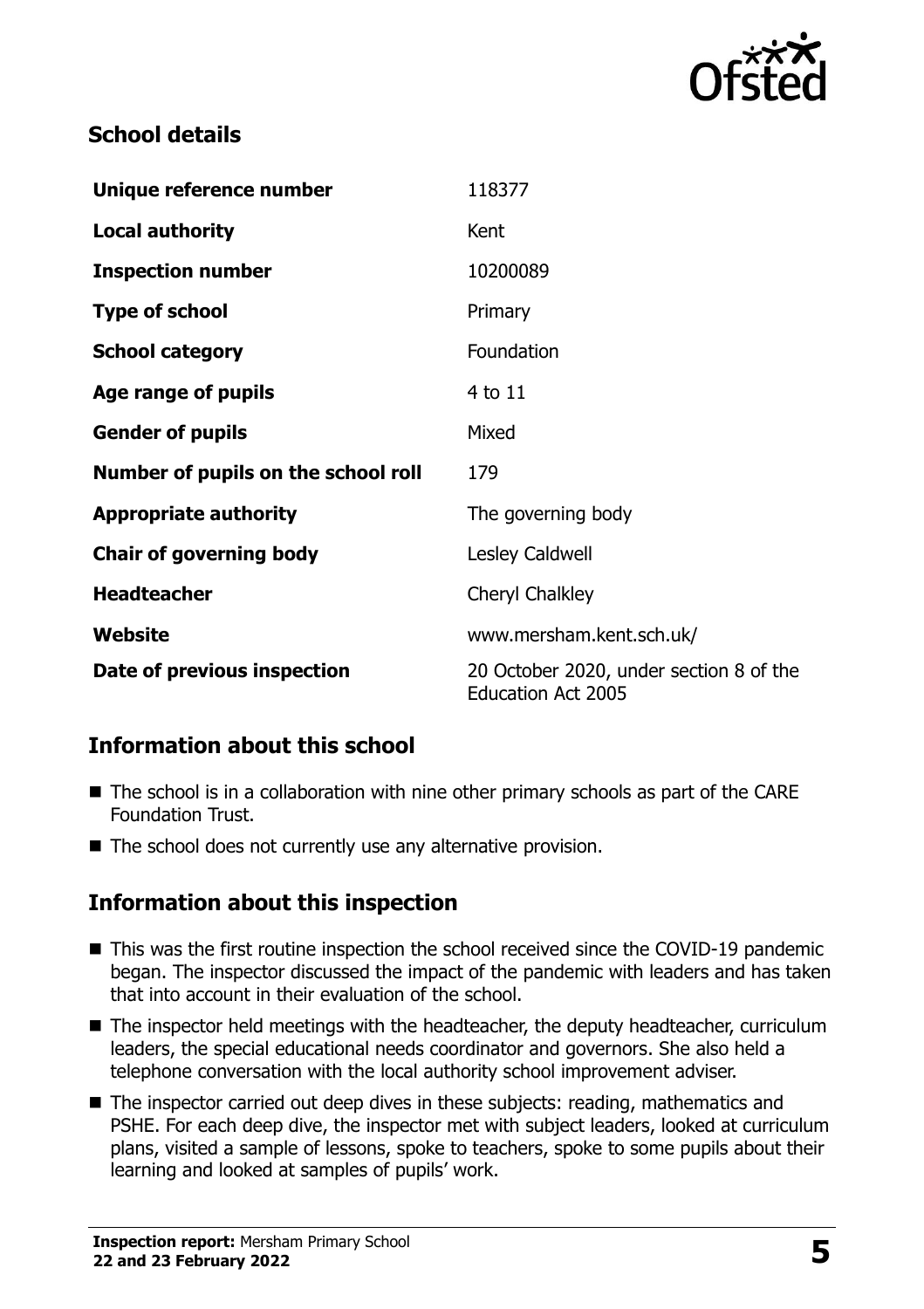

- The inspector also looked at other subject documents and observed some pupils reading to staff. Pupils were observed at lunch and in the playground. The inspector spoke informally to different groups of pupils.
- To inspect safeguarding, the inspector met with the designated safeguarding lead, looked at the single central record of recruitment checks and safeguarding records and talked informally to pupils and staff.
- The inspector considered the views of 40 parents who responded to the Ofsted Parent View questionnaire and 32 free-text responses. She also took into account 15 responses to the staff questionnaire and 13 responses to the pupil questionnaire.

#### **Inspection team**

Margaret Coussins, lead inspector **Ofsted Inspector**